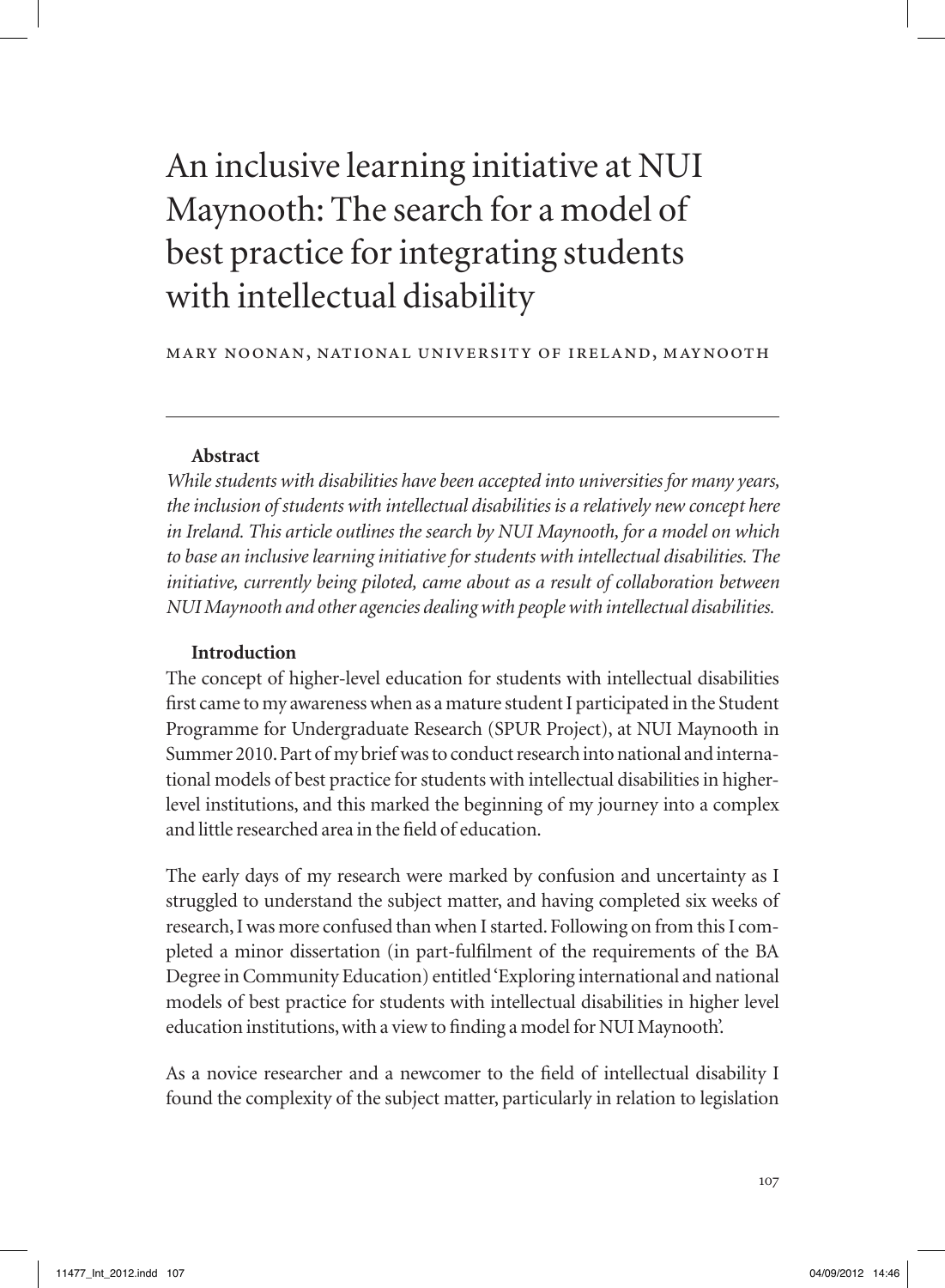and human rights issues, overwhelming at times. My efforts to understand were further thwarted by the lack of a single working definition of intellectual disability, but I was heartened to note that experts in the field (Luckasson & Reeve, 2001; Hughson, Uditsky & Moody, 2204-2005; Grigal & Hart, 2010) all acknowledged that defining intellectual disability is a complex and challenging issue. The terms 'learning disability' and 'intellectual disability' were used interchangeably in the literature, yet appeared to have two different meanings. This was further compounded by terms such as significant disability, specific learning disability and developmental disability, which likewise meant different things depending on the nationality of the author. It also emerged that while the term 'intellectual disability' is commonly used among professionals and other service providers, "terms such as mental retardation or intellectual handicap are more familiar to many people" (Bray: 2003:1). Having struggled to find a definition that was not complicated by medical or legislative jargon, I opted for a functional, rather than a legal definition which, according to Grigal & Hart (2003:10) may be more useful in certain circumstances. In order to avoid ambiguity, and to save readers from the same confusion I experienced, the term 'intellectual disability' will be used throughout this article and will be understood to mean the following.

Students with significant learning, cognitive, and other conditions (e.g. mental retardation), whose disability impacts their ability to access course content without a strong system of educational supports and services. These are not students who would access the postsecondary education system in a typical manner; rather they require significant planning and collaboration to provide them with access. (Hart, Grigal, Sax, Martinez & Will, 2006:45:1)

## **The search for a model**

My search for a model that would embrace the fully inclusive ideals of NUI Maynooth (NUIM Strategic Plan 2006-2011: Goal 5), which demanded a model that would embrace students with intellectual disabilities into all aspects of university life, and accept them as part of the general college population, took me on a journey that began with an extensive literature review. As mentioned earlier, the concept of higher-level education for students with intellectual disabilities is relatively new internationally, and practically cutting edge here in Ireland, and this was reflected in the literature. Most of the literature related to studies conducted in the United States and Canada, and involved a small cohort of researchers and expert practitioners. The literature relating to the Irish context was understandably sparse, as there was only one full-time initiative in operation at the time.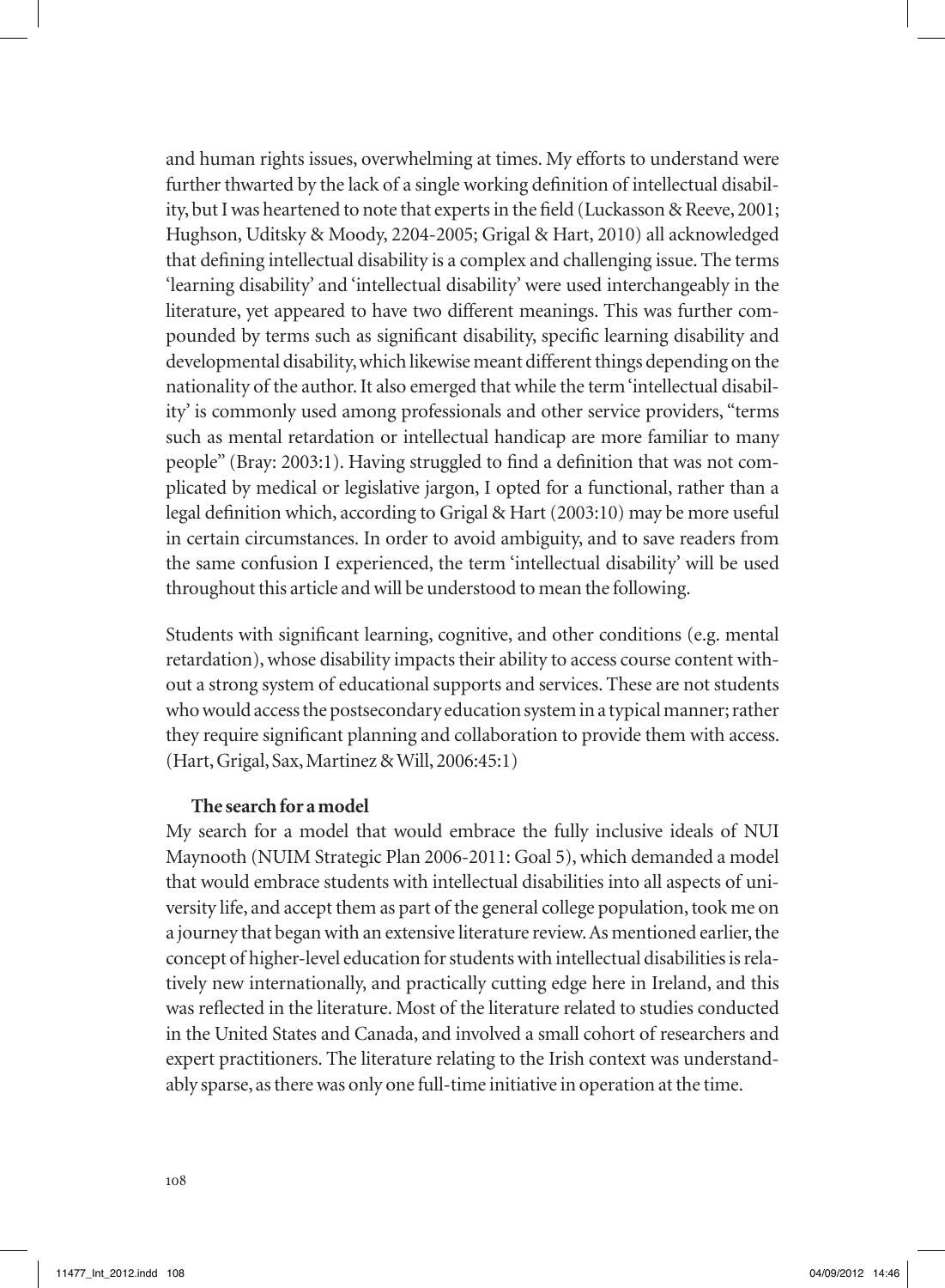# **Models of inclusive education**

A number of models of inclusive education emerged from the literature, but the three models as identified by Hart, Grigal, Sax, Martinez & Will (2006), outlined below, are the most widely used internationally.

- 1. Substantially Separate Model
- 2. Mixed Program/Mixed Hybrid Model
- 3. Inclusive Individual Support Model

# **The substantially separate model**

- Programmes are often staffed by special education teachers and are generally housed separately within the college.
- Students only take part in classes with other students with disabilities and "typically don't enjoy on-going sustained interaction with the general student body" (Hart, McCarthy, Pasternack, Zimbrich & Parker, 2004).

Bearing in mind the inclusion mandates of current legislation, and also the ethos of full inclusion of NUI Maynooth, a programme based on this model was deemed inappropriate and therefore was not given further consideration.

# **Mixed program/mixed hybrid model**

- Programmes normally have a separate programme base on campus.
- While students with intellectual disabilities may take part in regular college courses with the general student body, they mainly follow a separate curriculum with other intellectually disabled students.
- Students may participate in social activities with their non-intellectually disabled peers.
- "The main focus of this model is on "functional life skills and employment objectives" (Grigal & Hart, 2010).

The Mixed Programme/Mixed Hybrid Model is undeniably inclusive, in so far as it offers places to students with intellectual disabilities, and allows access to a limited number of regular college courses. However, because the intellectually disabled students mainly follow a separate curriculum with other intellectually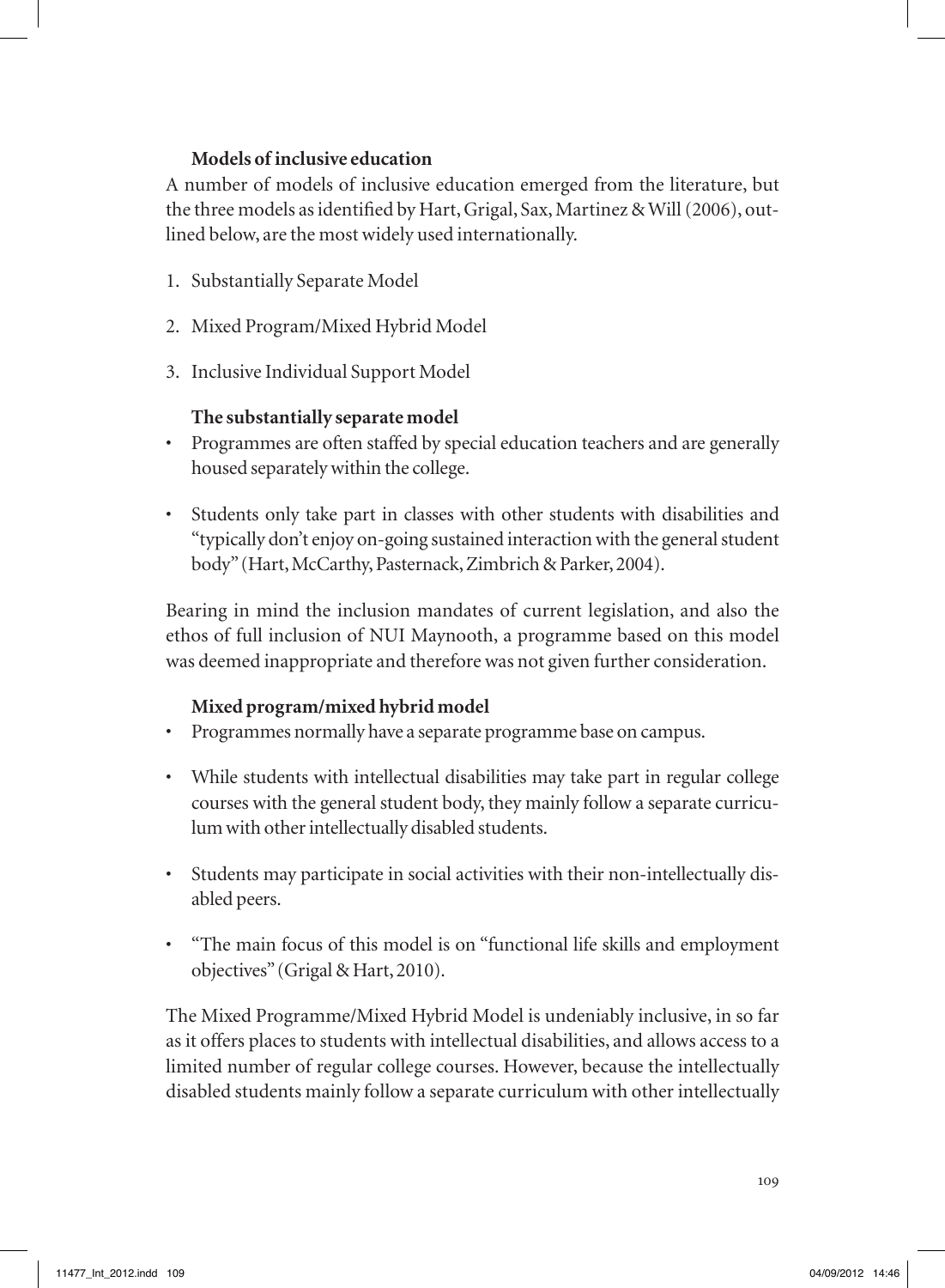disabled students, and the fact that there is a separate base on campus for 'programme' participants effectively isolates these students from the general college population. This calls to question whether the Mixed Hybrid Model truly aspires to be inclusive or is simply paying lip service to legislative requirements and pressure from national and international disability bodies.

## **Inclusive individual support model**

- Students with intellectual disabilities are invited to participate in courses for audit or credit in regular college courses, certificate programmes, and or degree programmes along with the general student population.
- The intellectually disabled students "are not part of a specially designed programme for students with disabilities, but individuals who avail themselves of existing supports available through the college…and other relevant support agencies" (Weir, 2004:67). There is no program base on campus.
- Services are driven by the student's vision and career goals, and students receive individualised support throughout the course of their studies.
- No limitations are imposed on the student by a 'programme' and students therefore have access to a whole range of college courses and social activities, in keeping with the fully inclusive ideals of the model.

The Inclusive Individual Support Model encapsulates everything that is important to NUI Maynooth in terms of diversity and inclusion, and therefore was considered the most appropriate model on which to base a programme. This model has been used with great success for a number of years in the state of Alberta, Canada, and it is hoped that NUI Maynooth can achieve the same level of success with the implementation of the Inclusive Learning Initiative currently being piloted.

## **The concept of inclusive education**

Before considering the implications of admitting students with intellectual disabilities, to NUI Maynooth and other higher-level education institutions, it is pertinent at this point to briefly review the concept of inclusive education and the human rights issues underpinning it. It is generally accepted that the concept of inclusive education emerged at the World Conference on Special Needs Education Access and Equality, known as the Salamanca Statement 1994. A framework for action on special needs education was agreed at the conference, which stated,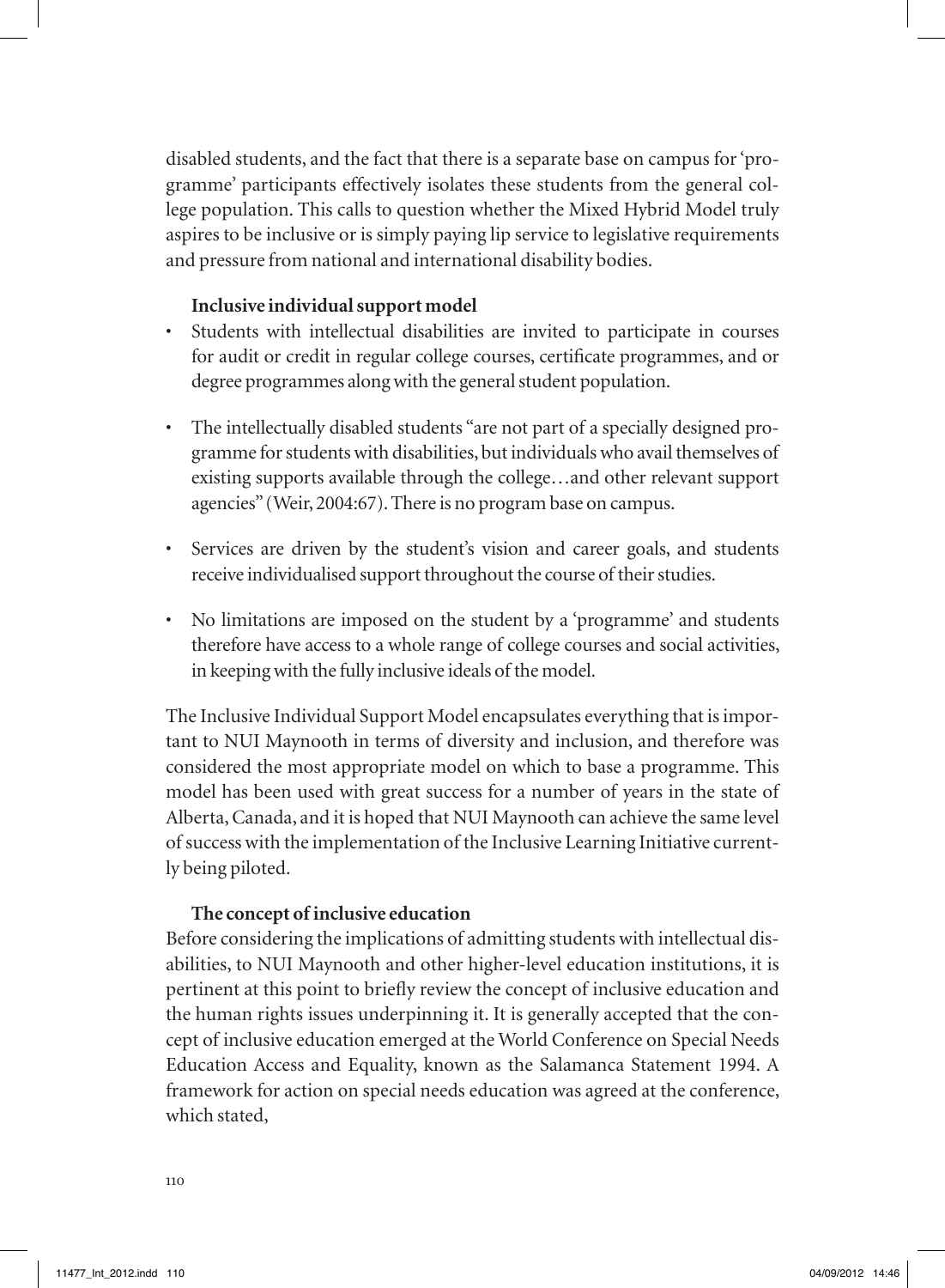Inclusion and participation are essential to human dignity and to the enjoyment and exercise of human rights. Within the field of education this is reflected in the development of strategies that seek to bring about a genuine equalisation of opportunity. (Salamanca, 1994:11)

The concept was restated at the World Education Forum, Dakar 2000 (UNESCO, 2000), and The United Nations Convention on the Rights of Persons with Disabilities (UN, 2006). State parties were called on "to ensure an inclusive education system at all levels." (United Nations, 2006:Article 24 (1). The European Association of Service Providers for persons with disabilities (EASPD), reinforced the concept in it's Manifesto on Inclusive Education (2009), stating clearly that it is the responsibility of all to ensure that every adult and child has the same right to high quality and appropriate education as everybody else (EASPD, 2009).

## **Beyond the concept**

While the concept of inclusive education has been affirmed by all of the above, it is important not to think of it as just a concept. In order to understand it's meaning in real terms, we must consider it's implications for universities and other higher-level education institutions that aspire to full inclusion of disadvantaged groups. It is also important to differentiate between the 'partial inclusion' approach of the Substantially Separate and Mixed Hybrid Models, and the fully inclusive aspirations of the Inclusive Individual Support Model. Before exploring the implications for universities offering such an initiative, I would like to share my own misgivings, as to how students with an intellectual disability could be successfully integrated into a university environment.

Apart from the implications for faculty and also the general student population, I wondered how a student with an intellectual disability would cope with the demands of a university schedule and all it entails. Others with whom I discussed my research had similar reservations. Some questioned whether the academic standing of the university would be adversely affected by admitting intellectually disabled students, while others suggested that a university was simply not a suitable environment for a person with an intellectual disability. These were some of the issues addressed in my dissertation, and as my research progressed and I learned more about the practical application of the Inclusive Individual Support Model, my misgivings were replaced by an understanding of the difference between token inclusion and the true meaning of diversity and integration. I also came to recognise that the benefits of an initiative like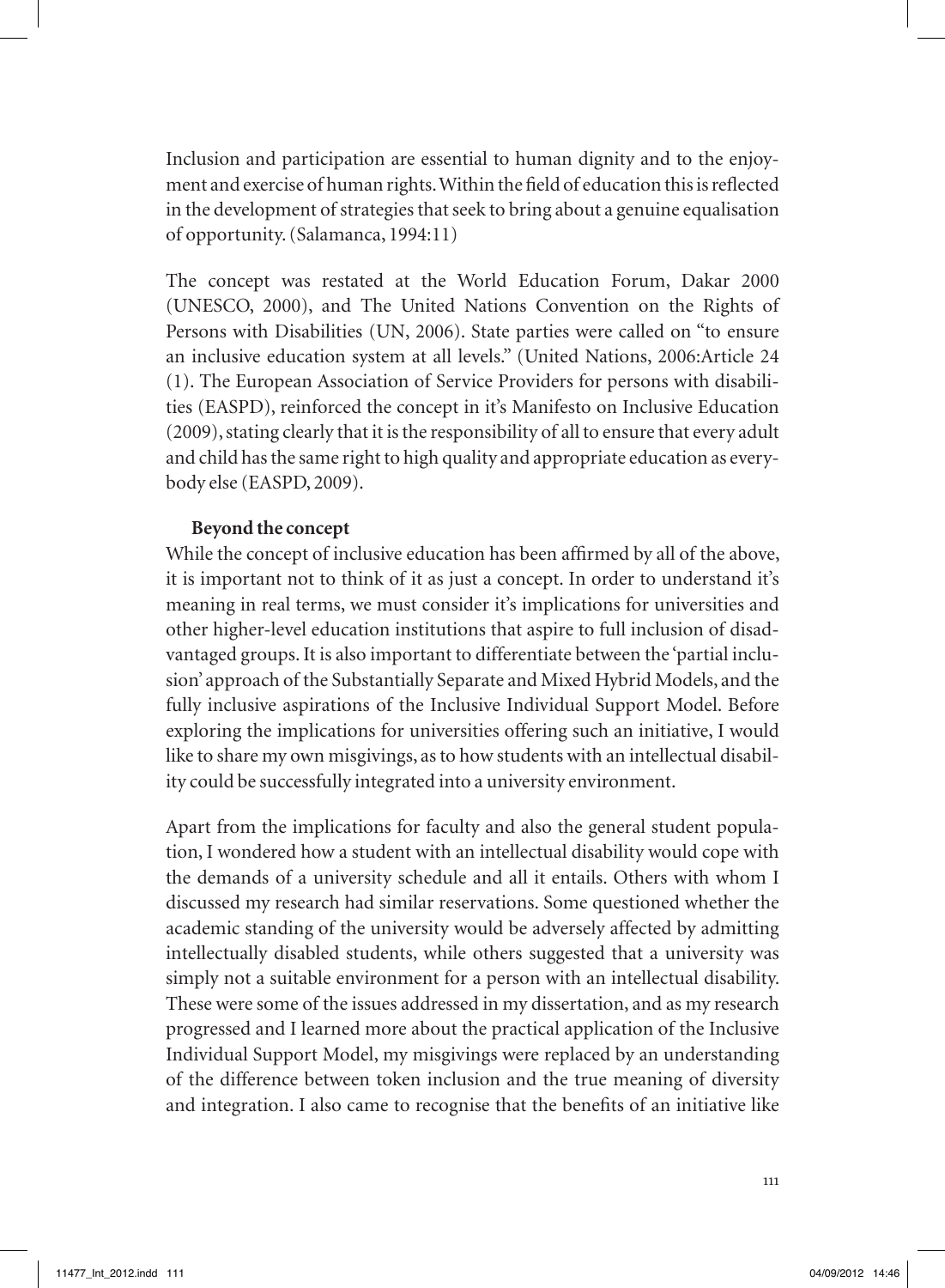the Inclusive Learning Initiative offered by NUI Maynooth, extend beyond the intellectually disabled students to faculty, regular college students, and everybody else that becomes involved in such an initiative.

# **Implications of admitting students with intellectual disabilities to a higher education institution**

One of the implications of an initiative such as the Inclusive Learning Initiative being piloted by NUI Maynooth is that it contradicts traditional perceptions as to who belongs in a university. By welcoming students with all levels of intellectual disability into the regular college community, outdated notions are severely challenged. For those concerned that the academic standing of the university may suffer as a result of admitting intellectually disabled students, Adams & Browne, (2006:4) point out "it is not about the dilution of academic standards but a recognition of difference, and the creation of a rigorous framework that reflects that position". A feature of the Inclusive Individual Support Model is that students are not expected to reach degree or even certificate standard. Instead, their work is individually assessed, and accredited according to their own level of achievement. Many of the successful initiatives worldwide based on this model give priority to increasing social skills, and place little emphasis on accreditation, preferring to present students with portfolios of completed work and certificates of achievement. It should be noted however that in some instances intellectually disabled students have

It would be unwise to focus only on the positive implications for universities of offering places to students with intellectual disabilities, because as with all innovative projects, a number of challenges present themselves for faculty, administration and regular college students. A high level of support is needed in the planning stages for each individual student, which inevitably places a strain on resources. However, the small numbers catered for within the Inclusive Individual Support Model means the level of strain is manageable and existing support structures are not unduly stretched. Regular college students are called on to volunteer as mentors to their intellectually disabled peers, but inherent in this challenge lies an opportunity to grow as caring and accepting individuals. Faculty likewise, are called upon to reach out to those who learn differently than others, and to "rethink their pedagogy and remodel their delivery methods" (Smith, 2003:15). Within this challenge also, lies an opportunity for reflection and evaluation.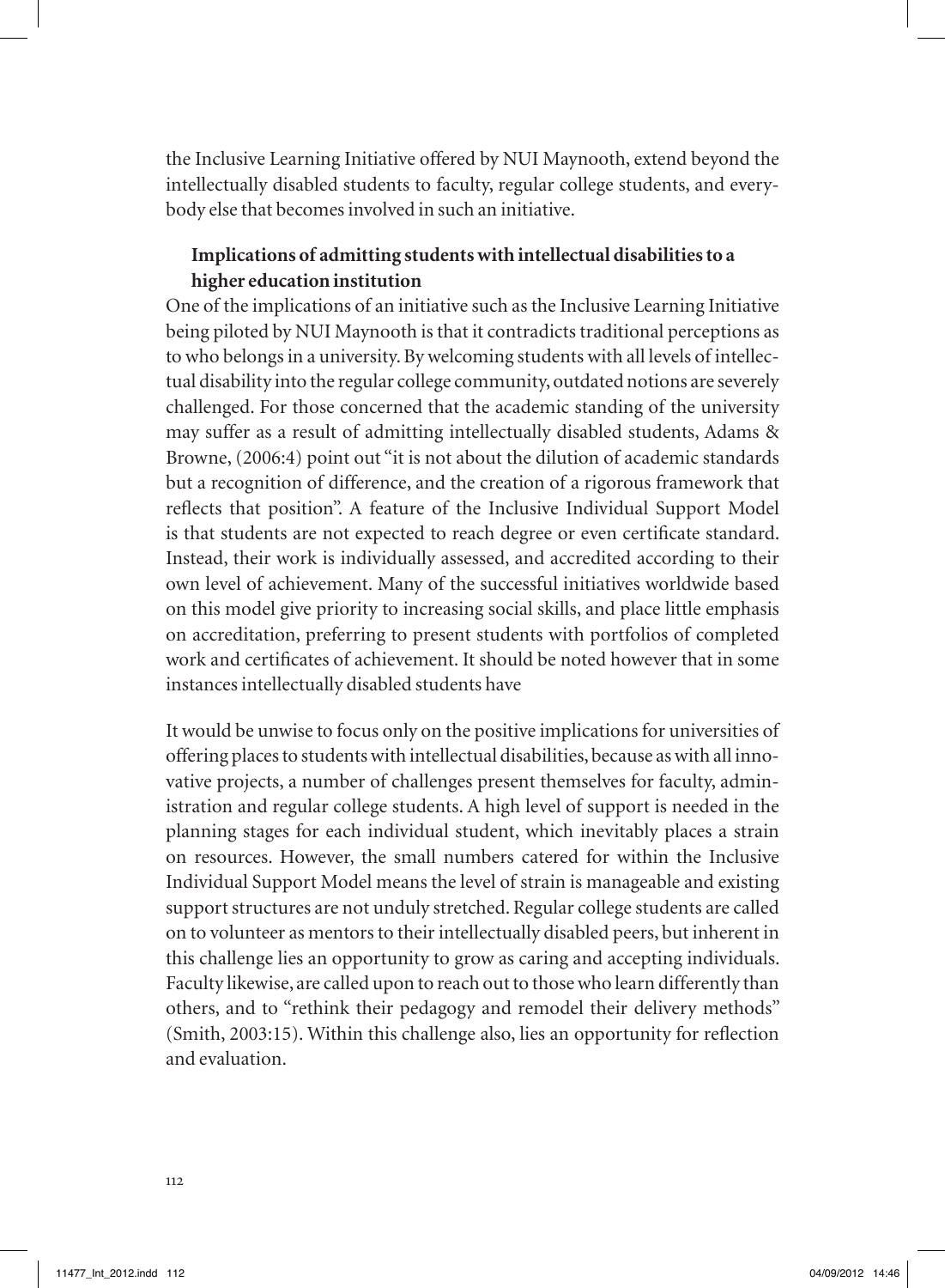### **Conclusion**

Having embarked on a journey of exploration into an unknown and underresearched area of adult education, I emerged, with a greater understanding of the intellectually disabled, and their capabilities. The readings for my literature review and the interviews I conducted throughout the course of my research introduced me to a level of compassion and acceptance that most of us can only aspire to.

The past decade has afforded us an immense opportunity here in Ireland to embrace diversity in terms of religion and ethnicity, and we pride ourselves on being an inclusive and culturally diverse nation. This is reflected in our education system, from preschool right through to higher level. However, in order to grow as a nation that truly embraces those who are different, it is imperative that we extend our understanding of diversity beyond these narrow confines. Ireland has a long history of institutionalising its' intellectually disabled citizens, and it is only in recent decades that measures have been taken to integrate intellectually disabled adults into the wider community. The onus is now on every organisation and institution to further advance these measures by providing equitable access and equal opportunities to one of the most marginalized groups in our society, those with intellectual disabilities. NUI Maynooth, by means of the Inclusive Learning Initiative, has demonstrated its' commitment to improving integration approaches, and it is hoped that this will act as a catalyst for other universities and higher-education institutions wishing to do likewise.

#### *Bibliography*

- Adams, M. & Browne, S. (2006). Towards Inclusive Learning in Higher Education: Developing Curricula for Disabled Students. London: Rutledge.
- Bray, A. (2003). Definitions of Intellectual Disability: Review of the literature prepared for the National Advisory Committee on Health and Disability to inform its project on services for adults with an intellectual disability. [Retrieved: 25th February 2011] Accessed through:
- http://www.ndp.govt.nz/moh.nsf/pagescm/711/\$File/Definitional(FinalVersion) OfIntellectualDisability.pdf
- European Association of Service Providers for Persons With Disabilities EASPD (2009). Dublin Manifesto on Inclusive Education. [Retrieved: 27th January 2012] Accessed through: http://www.fedvol.ie/A\_school\_for\_all\_EASPD\_launches\_Dublin\_ Manifesto\_on\_Inclusive\_Education/Default.1664.html
- Grigal, M. & Hart, D. (2010). Think College! Postsecondary Education Options for